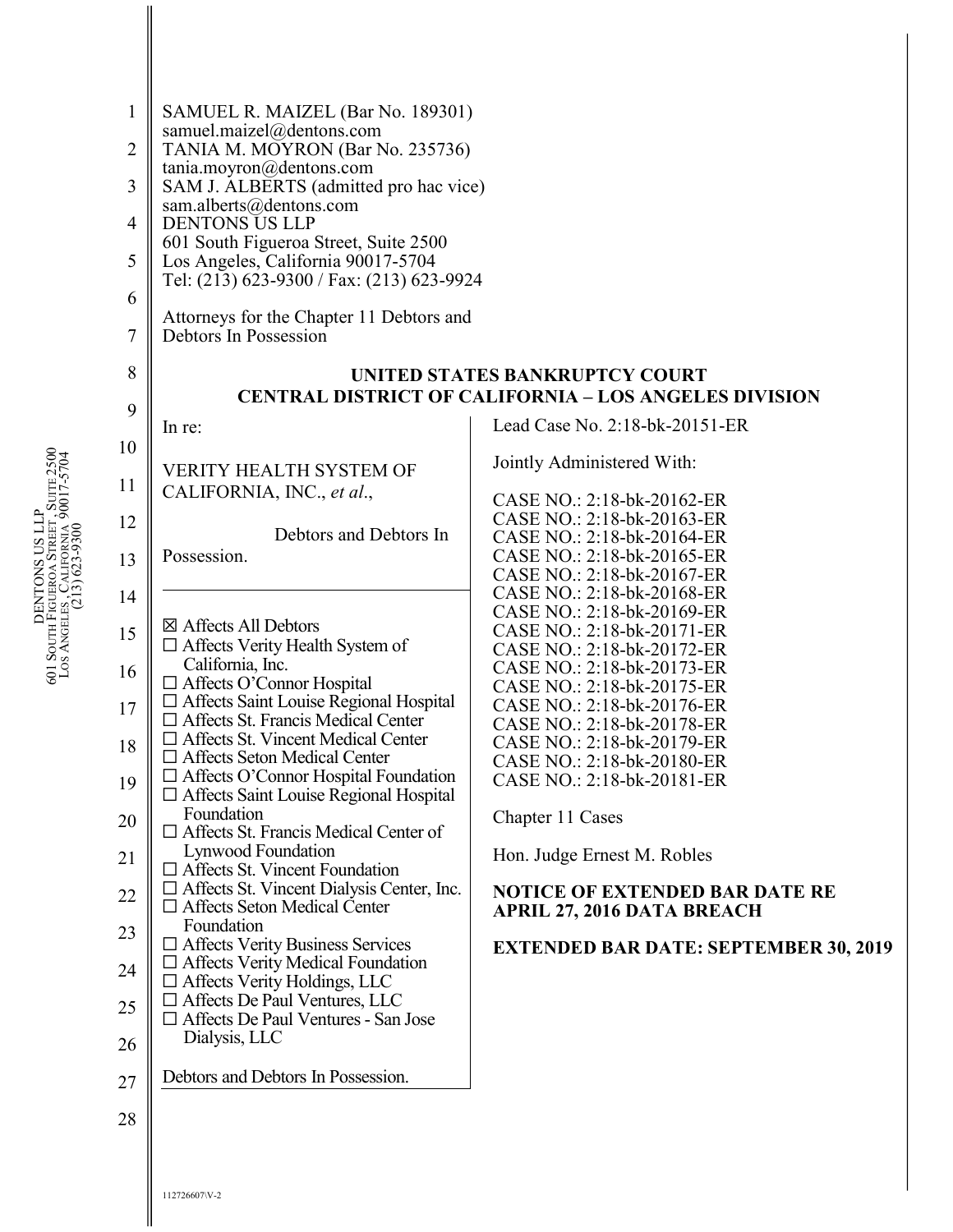## TO POTENTIAL CLAIMANT:

2 3

4

5

6

7

8

9

10

1

## NOTICE OF EXTENDED BAR DATE FOR APRIL 27, 2016 DATA BREACH CLAIMS

You are receiving this notice because Verity Health System of California, Inc., a California nonprofit benefit corporation, and the above-referenced affiliated debtors, the debtors and debtors in possession in the above-captioned chapter 11 bankruptcy cases (collectively, the "Debtors") have determined that you potentially have a claim for damages against the Debtors as a result of the disclosure of personally identifiable information on April 27, 2016, which information was disclosed in error to an unauthorized party (a "Data Breach Claim").

The Bankruptcy Court had previously set a deadline of April 1, 2019 for creditors and holders of ownership interests in the Debtors to file proofs of claim against, or proofs of interest in, the Debtors' estates (the "Bar Date"). See Docket No. 1528. The Bankruptcy Court has now ordered an extension of this Bar Date for Data Breach Claims to September 30, 2019. See Docket No. 2435 at 10-11.

11 12 13 14  $\begin{array}{c|c|c|c} \n\text{z} & & 10 & & \text{if } y\text{c} \\ \n\text{z} & & 11 & & \text{Claim, you} \\ \n\text{z} & & 12 & & \text{f.} \\ \n\text{z} & & 13 & & \text{c.} \\ \n\text{z} & & 14 & & \text{Pacific Coa} \\ \n\text{z} & & 15 & & \text{Plea} \n\end{array}$ If you have not already filed a Data Breach Claim and believe you have such a Data Breach Claim, you must complete and return the Official Form 410 (Proof of Claim) attached hereto as "Exhibit A" by no later than September 30, 2019 and include all applicable supporting documentation. Additional copies of proof of claim forms may be obtained from the Debtors' Claims and Noticing Agent, Kurtzman, Carson Consultants LLC ("KCC"), located at 222 N. Pacific Coast Highway, Suite 300, El Segundo, CA 90245, (888) 249-2741, or by visiting KCC's website at http://www.kccllc.net/verityhealth.

15 16  $\frac{8}{16}$   $\frac{loc}{4}$ Please be advised that all Proofs of Claim for Data Breach Claims, with all supporting documentation, must be submitted to KCC via mail or courier no later than September 30, 2019 at the following address:

17 18 19 20 21 22 23 24 25 26 27  $\frac{22}{21}$ <br>  $23$ <br>  $24$ <br>  $25$ <br>  $26$ <br>  $27$ <br>  $28$ <br>  $29$ <br>  $20$ <br>  $21$ <br>  $22$ <br>  $23$ <br>  $25$ <br>  $26$ <br>  $27$ <br>  $28$ <br>  $29$ <br>  $20$ <br>  $21$ <br>  $22$ <br>  $23$ <br>  $25$ <br>  $26$ <br>  $27$ <br>  $28$ <br>  $29$ <br>  $20$ <br>  $21$ <br>  $22$ <br>  $23$ <br>  $24$ <br>  $25$ <br>  $26$ <br>  $27$ <br>  $28$ <br>  $29$ Verity Claims Processing Center c/o KCC 222 N. Pacific Coast Highway, Suite 300 El Segundo, CA 90245 Please take notice that, if you timely assert a Data Breach Claim, you may be entitled to receive free credit monitoring services in connection with a confirmed bankruptcy plan(s) for the Debtors. Failure of a creditor or interest holder to file timely a proof of claim or interest on or before the deadline may result in disallowance of the claim or interest or subordination under the terms of a plan of reorganization or liquidation without further notice or hearing. 11 U.S.C. § 502(b)(9). /// /// ///